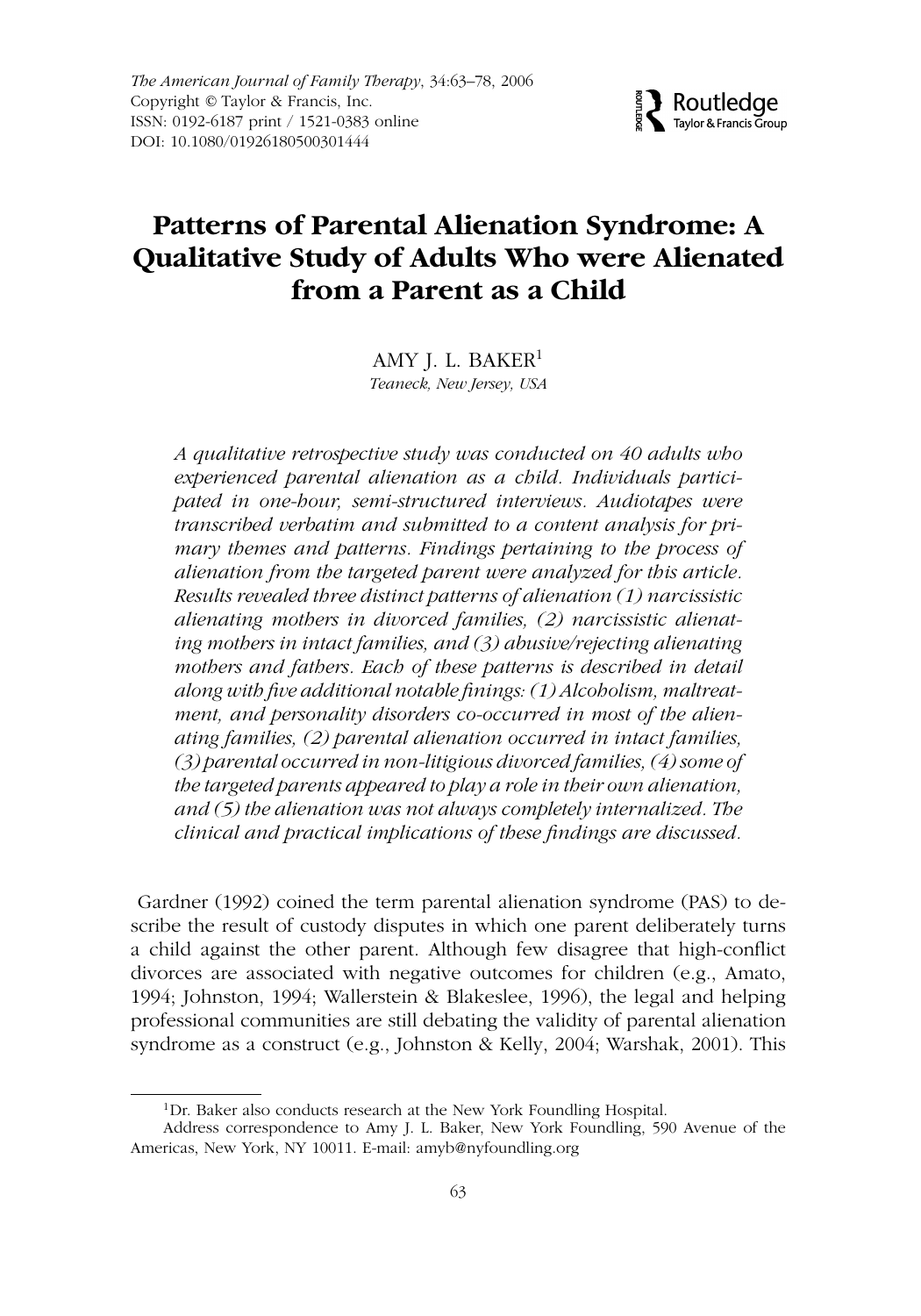is at least in part because little empirical investigation has been conducted on this topic. In fact, the field is in its relative infancy (Turkat, 2002). To date most professional treatise on parental alienation are descriptive or proscriptive (e.g., Darnall, 1998; Gardner, 1988; Rand, 1997a, 1997b, 2005; Wallerstein & Blakeslee, 1996; Warshak, 2001).

This study was designed to begin to examine empirically—albeit qualitatively—the phenomenon of parental alienation syndrome. The first question addressed was whether there is an existing population of people who identify themselves as having been alienated from a parent due to the actions and attitudes of the other parent when they were children. A negative response to this question would not necessarily mean that PAS does not exist (because some people have syndromes that they are not aware of, such as Alzheimer's); but an affirmative response to this question would lend face validity to the construct. That is, if people do identify themselves as having had this experience, then confidence in its existence is gained. The second question addressed in this study was, are there distinct patterns of parental alienation syndrome or does every case follow the same general outline. In particular, the personality of the alienating parent, the status of custody, and the role of the targeted parent were examined as sources of variation across cases.

#### **METHODS**

A qualitative retrospective study was conducted in the fall of 2004. Guidelines for conducting qualitative research developed by Berg (1998) were utilized throughout the study. Subjects were recruited from word of mouth and from postings on the internet. People who responded were asked to briefly describe their situation in order to ensure that the alienation was at least in part due to the behaviors and attitudes of the other parent as opposed to realistic estrangement (Cartwright, 1993; Kelly & Johnson, 2001). Appointments were made with people who met this criterion. At the beginning of each appointment it was explained that the interview was voluntary, for research purposes, and could be stopped at any time. It was also explained that the interviewer was a psychologist, but not a clinician and, therefore, would not be able to provide counseling. Informed consent was obtained and the audiotape was turned on. Only one person declined to participate after the study was explained.

#### The Sample

Forty-two adults participated in the interview process (2 were subsequently removed from data analysis because of faulty tapes). Thus, data for 40 participants are presented. Participants were between 19 and 67 years of age  $(M = 40.5, SD = 11.5)$ ; 15 were male and 25 were female. For three fourths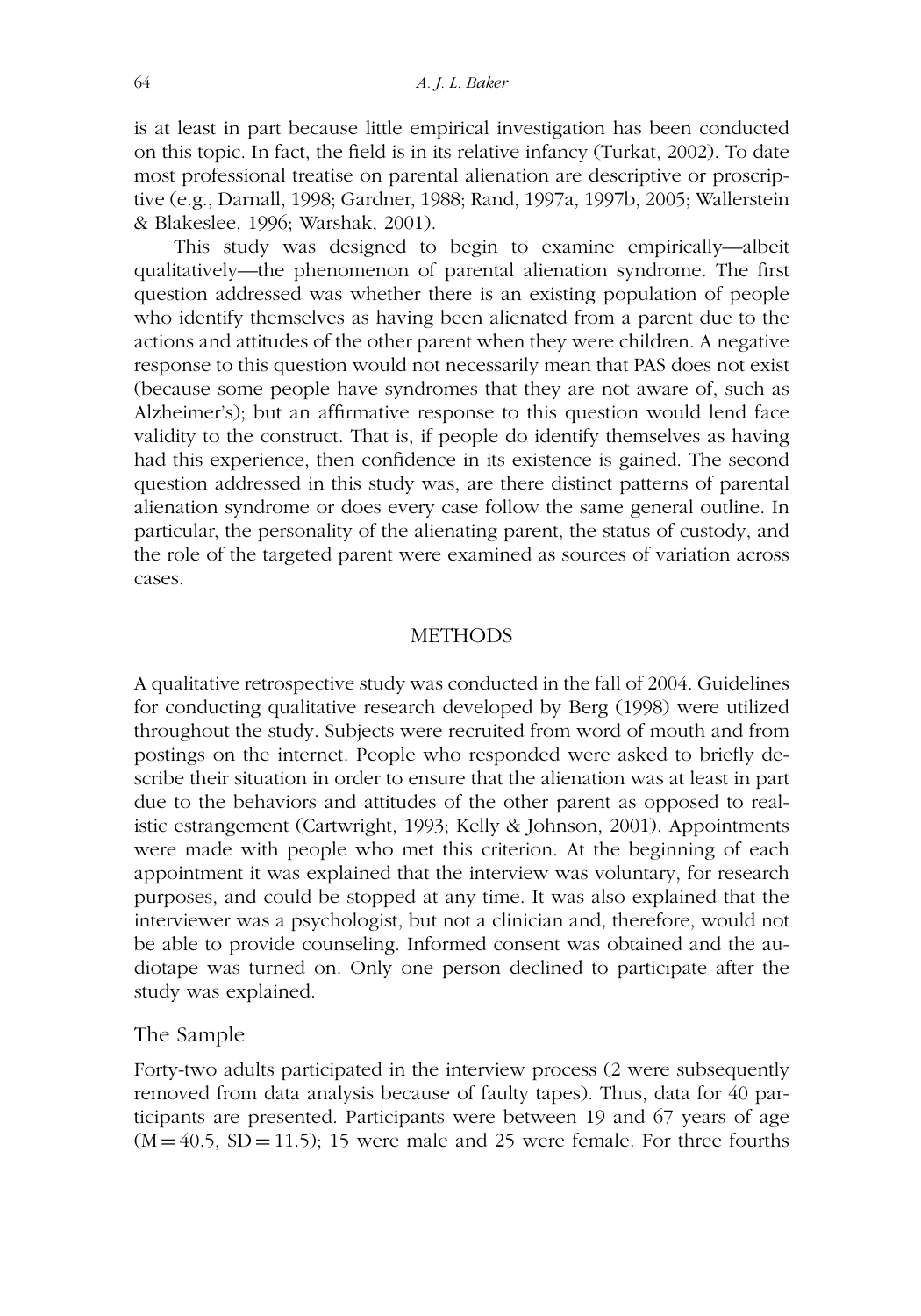$(n=29)$  the parents divorced during the participant's childhood and in all but six cases the alienating parent was the mother. Basic information about the 40 participants is provided in Table 1.

# The Interview Schedule

Interviews followed a semi-structured protocol which ensured that the same information was obtained from all participants while allowing each person

| ID             | Gender | Age at<br>interview | Age at<br>separation    | Custodial<br>parent | Alienating<br>parent |
|----------------|--------|---------------------|-------------------------|---------------------|----------------------|
| 1              | Female | 40                  | $\overline{3}$          | Mother              | Mother               |
| $\overline{2}$ | Female | 47                  | NA                      | Both                | Mother               |
| 3              | Female | 35                  | 12                      | Mother              | Mother               |
| $\overline{4}$ | Female | 44                  | NA                      | Both                | Mother               |
| 5              | Female | 30                  | 13                      | Mother              | Mother               |
| 6              | Female | 30                  | Birth                   | Mother              | Mother               |
| 7              | Male   | 40                  | 9                       | Mother              | Mother               |
| 8              | Female | 33                  | 3                       | Mother              | Mother               |
| 9              | Male   | 48                  | 5                       | Mother              | Mother               |
| 10             | Female | 32                  | $\overline{2}$          | Father              | Father               |
| 11             | Male   | 43                  | NA                      | Both                | Mother               |
| 12             | Female | 50                  | NA                      | Both                | Mother               |
| 13             | Female | 33                  | NA                      | Both                | Mother               |
| 14             | Female | 36                  | $\overline{c}$          | Mother              | Mother               |
| 15             | Male   | 67                  | NA                      | Both                | Father               |
| 16             | Male   | 43                  | 5                       | Mother              | Mother               |
| 17             | Male   | 28                  | 11                      | Father              | Father               |
| 18             | Female | 26                  | $\overline{2}$          | Mother              | Mother               |
| 19             | Female | 51                  | NA                      | Both                | Mother               |
| 20             | Male   | 48                  | NA                      | Both                | Father               |
| 21             | Female | 44                  | 12                      | Mother              | Mother               |
| 22             | Male   | 39                  | NA                      | Both                | Mother               |
| 23             | Female | 28                  | $\overline{\mathbf{3}}$ | Mother              | Mother               |
| 24             | Male   | 32                  | Birth                   | Mother              | Mother               |
| 25             | Female | 43                  | 12                      | Mother              | Mother               |
| 26             | Male   | 57                  | $\overline{2}$          | Mother              | Mother               |
| 27             | Female | 19                  | 8                       | Mother              | Mother               |
| 28             | Female | 32                  | NA                      | Both                | Father               |
| 29             | Male   | 63                  | NA                      | Both                | Mother               |
| 30             | Male   | 39                  | $\overline{2}$          | Mother              | Mother               |
| 31             | Female | 60                  | $\overline{2}$          | Mother              | Mother               |
| 32             | Female | 50                  | 11                      | Mother              | Mother               |
| 33             | Female | 21                  | $\overline{\mathbf{c}}$ | Mother              | Mother               |
| 34             | Male   | 39                  | $\overline{4}$          | Mother              | Mother               |
| 35             | Female | 19                  | 1                       | Mother              | Father               |
| 36             | Female | 41                  | 3                       | Mother              | Mother               |
| 37             | Male   | 52                  | 8                       | Mother              | Mother               |
| 38             | Male   | 46                  | $\overline{2}$          | Mother              | Mother               |
| 39             | Female | 37                  | Birth                   | Mother              | Mother               |
| 40             | Female | 50                  | 5                       | Mother              | Mother               |
|                |        |                     |                         |                     |                      |

**TABLE 1** Sample Description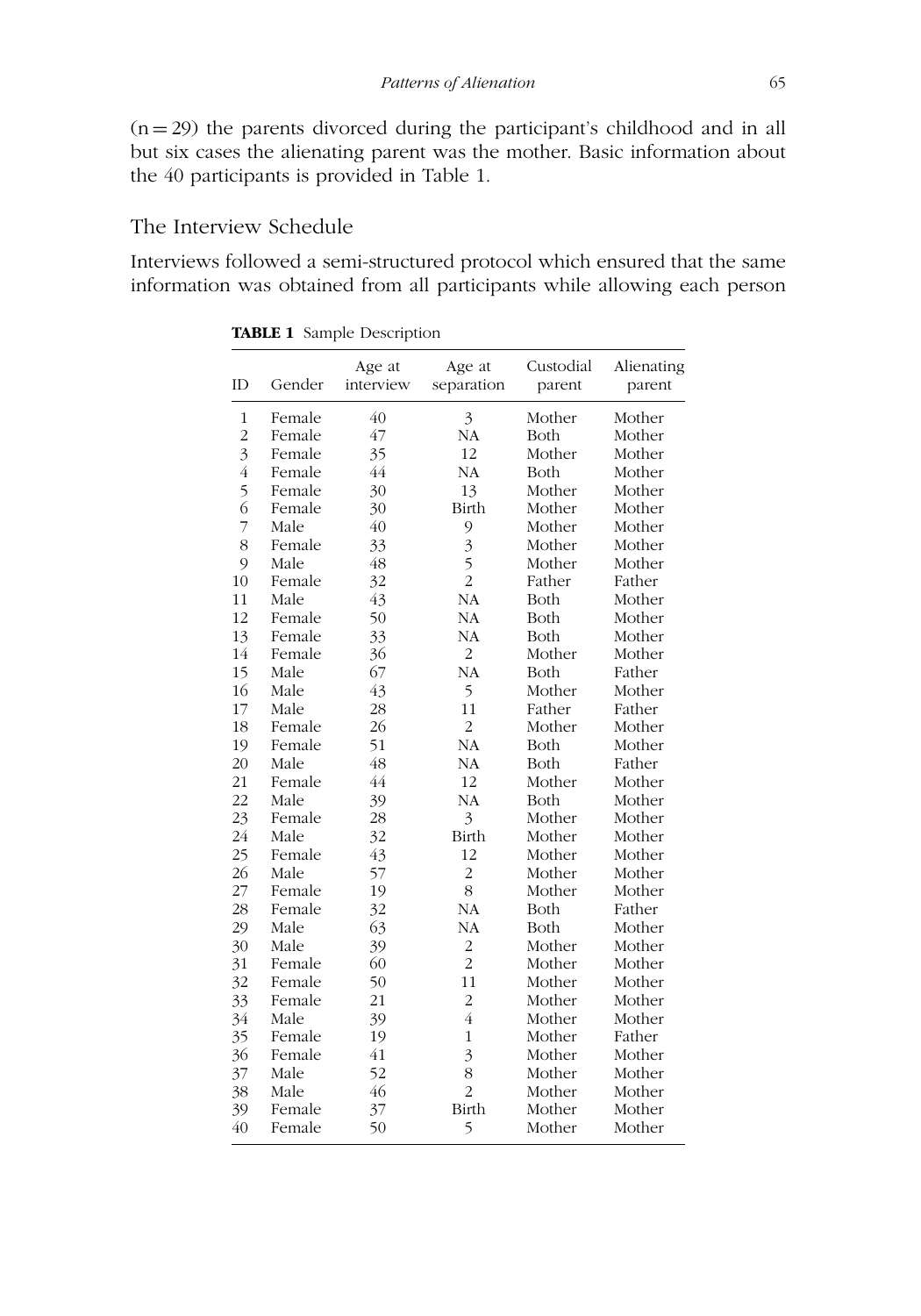to "tell their story" in full. The interview schedule was developed in order to capture the 12 aspects of the qualitative research interview outlined by Kvale (1996). That is, the interview aimed to understand in a *focused* way the *subject's every day life world* as it related to parental alienation and the meaning of the alienation for them, in a *qualitative* rather than quantitative form, with an emphasis on *description of specific* experiences. This information was obtained through a *sensitively* conducted *interpersonal* exchange that because of the *deliberate naiveté* of the interviewer allowed the subject to express *ambiguous* statements and come to new and/or *changed understandings*. The interview was conducted in such as manner as to produce a *positive experience* for the participant.

The interview had five major sections. The first section of the interview obtained basic demographic information including age, gender, place of birth, and so forth. Section two focused on memories of the marriage, the participant's relationship to each parent until the time of the separation/divorce, how the participant was told about the separation, who moved out of the house and a description of the custody/visitation schedule through age  $18<sup>1</sup>$ . The third section of the interview focused on the alienation, beginning with which parent was the alienating parent and which was the targeted parent. Participants were asked to list all of the different strategies used by the alienating parent and to provide examples of each. The participant was asked to describe his/her relationship to the targeted parent and how that changed over time, as well as the participant's relationship to the alienating parent during this period. This section ended with a discussion of how the targeted parent tried to counter the alienation, whether the participant knew about these attempts at the time, and the perceived motivation of the alienating parent. In the fourth section of the interview, the participants were asked about when his or her thinking eventually changed about the targeted parent. They were queried about when they began to realize that their feelings and thoughts about the targeted parent were induced by the alienating parent rather than based wholly in reality. Whether the alienating parent was ever confronted, whether the targeted parent was told about the realization, and what, if anything, could the targeted parent have done to mitigate the alienation were discussed. Any reunification with the targeted parent was described in full including who initiated it and what happened. The final section of the interview entailed a conversation about the person's life at the present, including what kind of relationship he or she had with each parent and what the impact of the alienation has been. At the end of the interview a checklist was reviewed in order to ensure consistency of data across participants.

<sup>&</sup>lt;sup>1</sup> This section was eliminated for the participants whose parents never separated/divorced.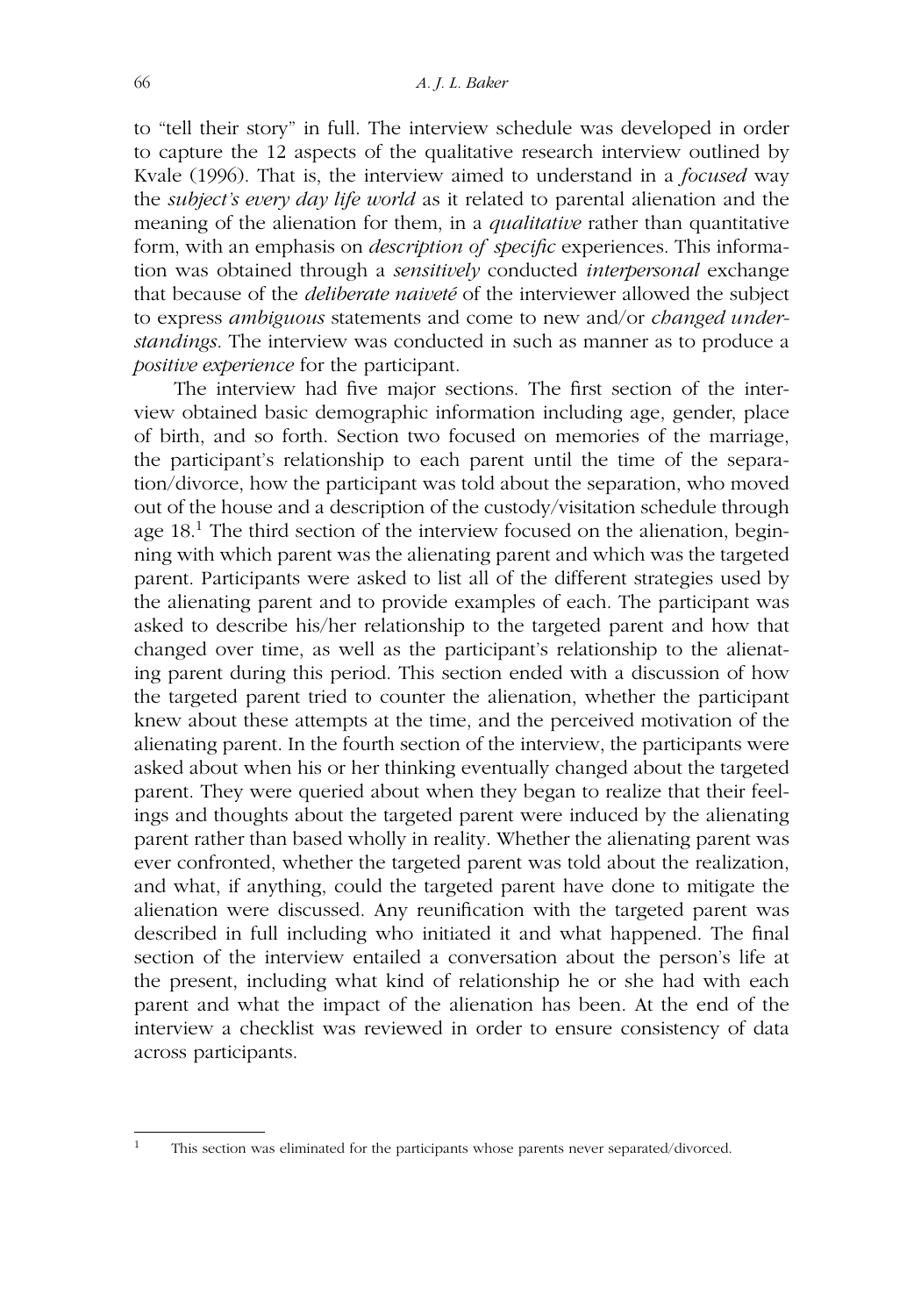### Analysis

Audiotapes were transcribed verbatim. Transcripts were then submitted to a content analysis in which each unique unit of thought was separated from the transcript and taped onto an index card. Content analysis was guided by an inductive grounded theory approach outlined by Berg (1998) and Straus (1987) in which the texts were read in order to identify the major themes. Cards were then coded according to its essential idea (i.e., relationship with targeted parent prior to the alienation, strategies utilized by the alienating parent, impact of the alienation). There were 11 major categories including a category on the experience of alienation. These "alienation" cards were further coded into sub-categories that produced the major findings presented in the current article.

### RESULTS AND DISCUSSION

The first goal of this study was to determine whether there were people who identified themselves as having been alienated from one parent due to the other parent's actions and attitudes. Within a two-month period over 40 people responded to the internet postings, coming forward and identifying themselves as child victims of parental alienation syndrome. This suggests that the concept of being turned against a parent due to the behavior and attitudes of the parent resonated with people's actual experience. Although these data do not provide any benchmark for determining the actual prevalence of the phenomenon in the general population, they do provide evidence that there are people who believe that they have had this experience.

The second goal of the study was to determine whether there were different types of parental alienation experiences or whether they all followed the same general outline. In order to answer this question, each of the cases was summarized on a note card and then sorted. This resulted in the identification of three distinct patterns that described all but three of the participants. These three patterns are presented followed by a discussion of additional findings of note.

## Patterns of Alienation

PATTERN 1: NARCISSISTIC MOTHER IN DIVORCED FAMILY

This pattern described 14 of the cases. In these families the parents were divorced; the mother was the custodial alienating parent and the father was the non-custodial targeted parent. The most distinguishing feature of these families was that the alienating mothers appeared—based on the descriptions provided by the participants—to have a narcissistic personality. As described by one participant, "She was definitely totally conceited. She thought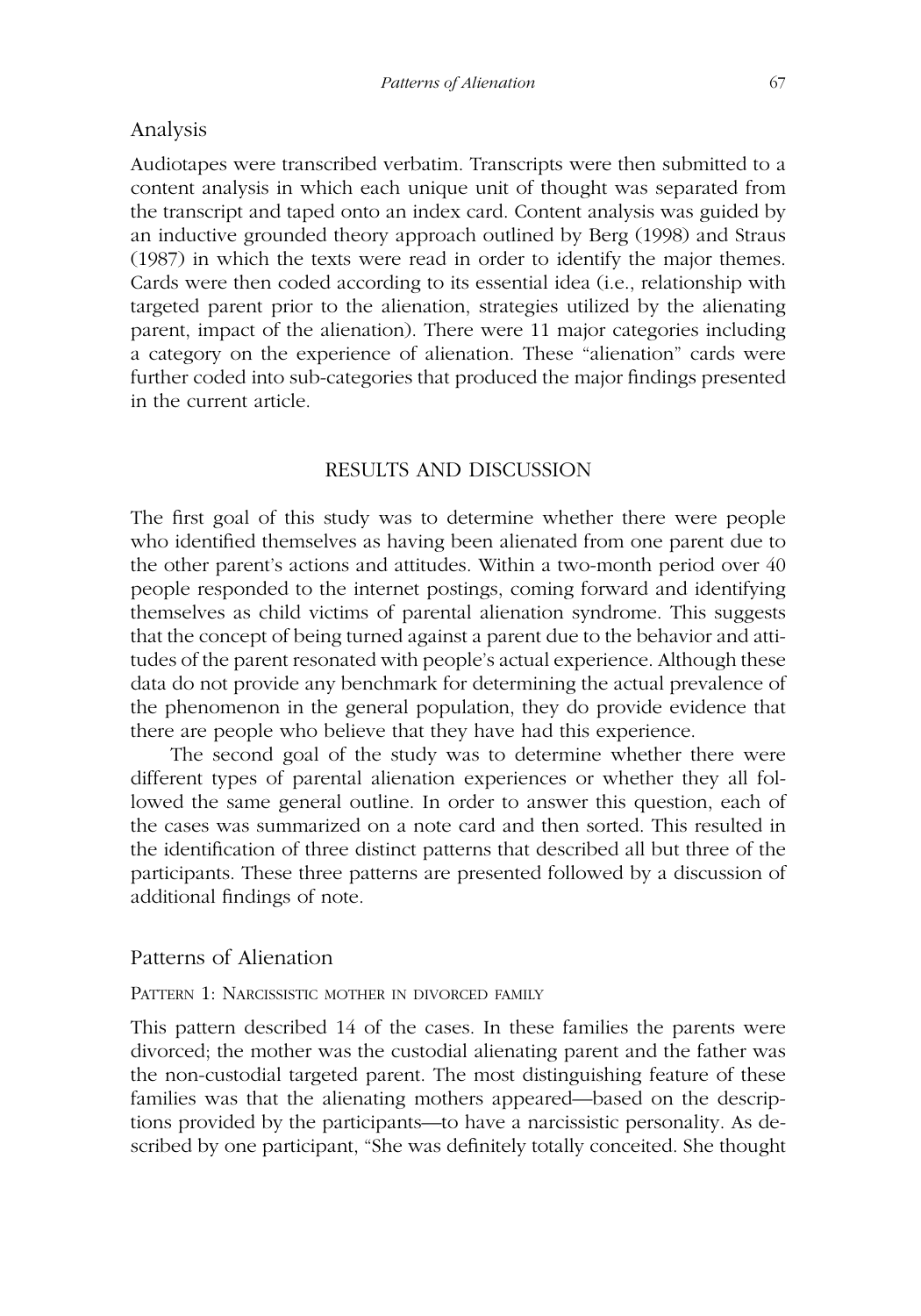of herself as always wanting the best in things. She was very insistent about her skills and so forth and if somebody didn't recognize that, that was their problem not hers. Her actions were self-centered. She really did see herself as the center of the universe." Another said, "She was the center and everything revolved around her;" and another participant said, "Mainly I think she always wants to be your everything. She wants to be your center of attention." Not all of these participants used the term narcissism to describe their mothers, but they all portrayed their mother as self-centered, demanding a high degree of attention and admiration, and not able to see them as separate individuals. These descriptions conveyed the very essence of narcissism. According to Masterson (1981) the main clinical characteristics of the narcissistic personality are, "grandiosity, extreme self-involvement, and lack of interest in and empathy for others, in spite of the pursuit of others to obtain admiration and approval." (p. 7). The picture portrayed of the alienating mothers in these families was of a woman who was charming, dynamic, and preoccupied with having her own needs met rather than meeting the needs of her children. Based on the responses to the interviews, it can be surmised that these narcissistic mothers cultivated an emotionally enmeshed relationship with the participants when they were young children that appeared to serve their own need for love and admiration rather than to promote the emotional health and growth of the participants. They were able to instill in the participants a sense of awe and admiration. The following comments were made: "I was in thrall to my mother," "I was in my mom's world not my own," and "We were really good friends. It was brilliant. I used to be called her shadow because we'd do everything together."

Maternal narcissism appeared to fuel the alienation in at least three ways. First, despite the powerful personality presented to the world, narcissists tend to feel empty inside and easily become enraged at the first sign of humiliation or abandonment (Masterson, 1981). Therefore, it is quite likely that the end of the marriage triggered in these women feelings of shame and rage that became directed towards the husband. As Masterson (1981) noted, once a person with narcissistic personality feels belittled or psychologically abandoned they, "avoid, deny, and/or devalue the offending stimulus or perception, thereby restoring the balance of his narcissistic equilibrium." (p. 16). Thus, once the father had left the marriage he became an object of intense devaluation and hatred. This is certainly consistent with the fact that the participants recalled a steady stream of badmouthing about the absent father following the divorce. These men were referred to as cheaters, gamblers, rapists, alcoholics, and abusers in front of the participants. One participant recalled, "She never said anything good about him. She said he was worthless. He was an alcoholic." Another reported, "She said all these terrible things about him my whole life." Thus, the alienation may have been partly motivated by revenge, as if the mothers were saying, "If you don't want me you can't have the children." Further, for the father to want an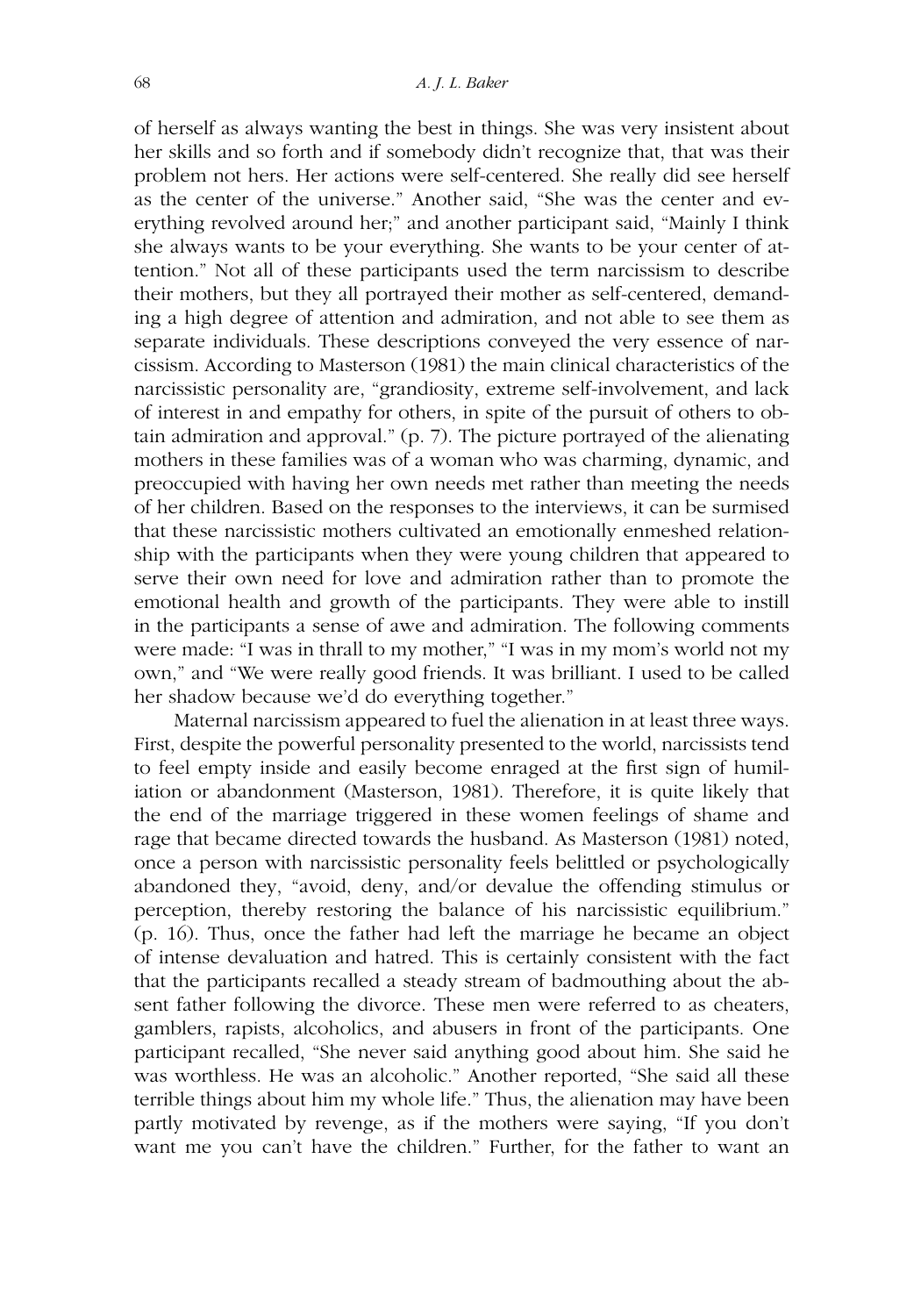ongoing relationship with the children (i.e., they did not reject the children) was also experienced as a narcissistic injury. The feeling came across in the interviews that the mothers wished that if the fathers left them that they should leave the children too. Statements such as "Daddy doesn't love us anymore," which conflated the rejection of the mother with the rejection of the children, might be seen as a wish rather than a statement of fact. Many participants recalled that such comments were made throughout their childhoods.

A second underlying motivation of the alienation fueled by the mothers' narcissism appears to be anger towards the children that they wanted to have a relationship with the father even though he had rejected the mother. This too might have triggered a feeling of abandonment and rejection in these mothers that was too much to bear. They seemed to feel that because they were hurt and angry with the father, the children should be as well. This is consistent with the fact that narcissists generally have a hard time understanding that others (including if not especially their children) have separate feelings and experiences of the world (Kernberg, 1976). For the narcissist, if she is angry with someone, the children should be as well. Thus, the participants wanting to have a relationship with the father following the divorce was experienced as a betrayal and contributed to the mother's desire to alienate them from their fathers.

Third, the narcissistic mothers might have felt especially alone and fragile following the divorce and might have relied more on their children for comfort, companionship, and reassurance than before. Seen in this light, the time the children spent with the father under these circumstances would have been experienced as a profound loss. To be alone in the house while the children visited the father might have been unbearably lonely and threatening. As one participant explained, "She would ask us where we'd been and she would say, 'Oh I was left on my own and nobody really thinks of me."' Many narcissists do not know how to be alone, as they need an audience to make them feel real and to reassure them of their grandiosity (Golumb, 1992). So the children visiting the father may have activated the mothers' feelings of loss and anger, which might have been an underlying motivation to alienate the children from their fathers.

For all these reasons, the relationship between the participants and their fathers following the divorce would have been experienced as abandonment, a loss, and a humiliation to the mothers. To ward off these threatening and unpleasant feelings (and perhaps to punish the divorced ex-husband) the mother created a loyalty conflict and forced the child to choose between the two parents. "We were made to chose. My mother would say, 'To go over there is to go to people who don't like me. I'm your mother. Don't you want to like me?'" "She impressed upon me that my real ties were with her." In having the child choose them over the father, their emotional needs for revenge, for comfort, and for reassurance were satisfied.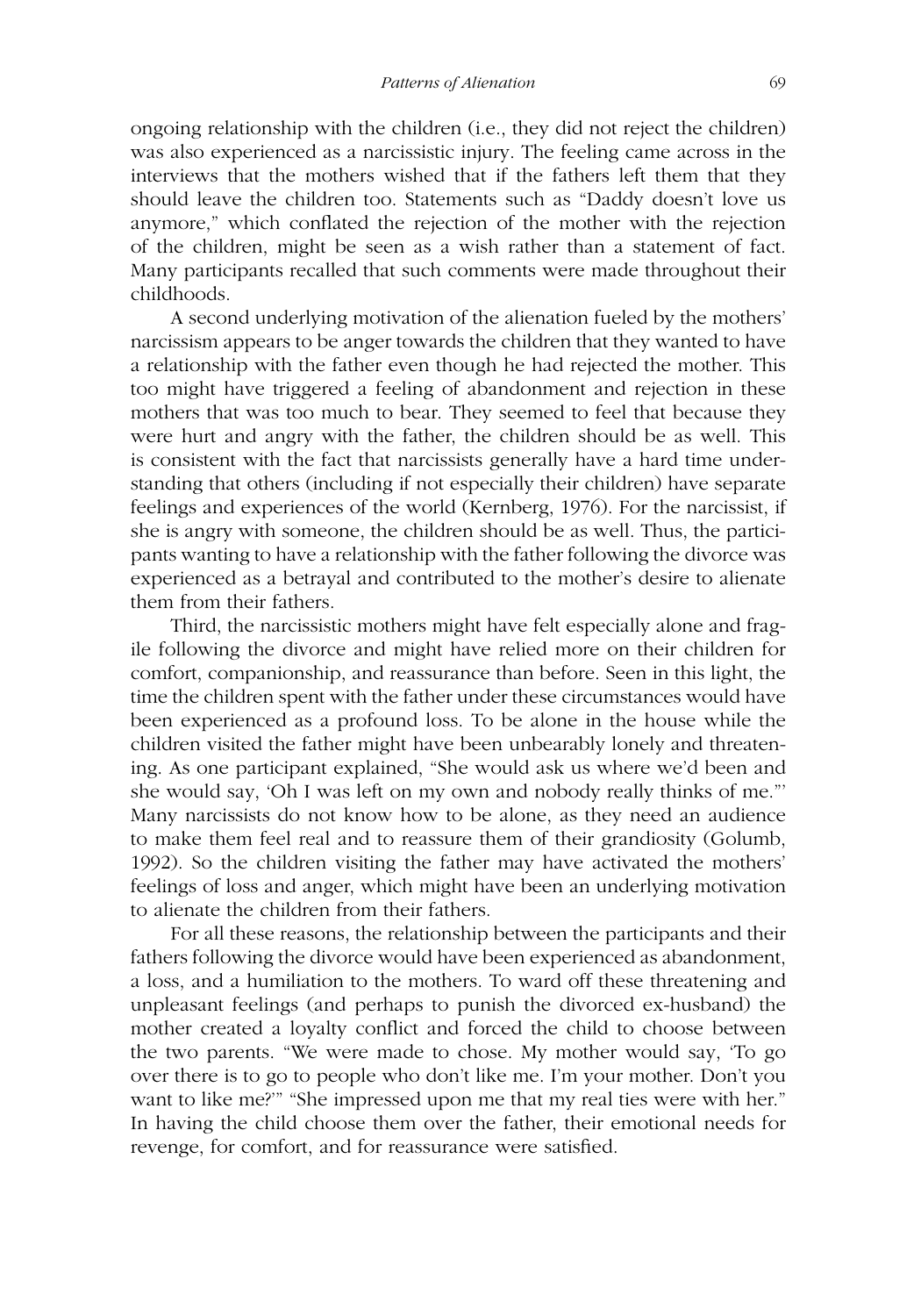Thus, the narcissistic mothers convinced their children to reject the other parent. In Baker (in press), the full range of strategies that the alienating parents used is described. Particularly relevant for the discussion of narcissistic mothers are two strategies, described briefly below: cultivation of dependency/threat of rejection and a creation of a sense of obligation/guilt.

First, as noted above the mothers were able to cultivate in their children an unhealthy reliance on their acceptance and approval, much the way cult leaders encourage people to become dependent on them (Baker, 2005). The participants explained that to be out of their mother's favor represented an unimaginable loss, something to be avoided at all costs. Typical of narcissists, the closeness these mothers cultivated with their children was sustained only as long as the participants were gratifying their needs. The moment the mothers felt wounded or were displeased, the children were devalued and emotionally cut off. Withdrawal of love and rejection was particularly noticeable following visitation with the father. "It would make her angry if I was close with him," said one participant. Another recalled, "She would shut me out. It would be just silence." Statements such as, "Oh it was very cold. She would give me the cold shoulder," "When I did see him she was horrible to me. When I came back from visits she wouldn't talk to me," or "My mother would get really angry if for example my brother or I displayed any affection for my father" were common throughout the interviews. These mothers appeared to alternate between enveloping their children in a safe and loving world in which they basked in the warm glow of maternal love and approval and exiling their children to a world of coldness and maternal rejection. This vacillation was described by one participant in the following statement, "She kind of went through periods of ups and downs. There were times whether she was drinking or sober she would tell me how much she loved me. How great I was, how smart I was. I was there to help her. It would make me want to try harder to please her. I learned how to be amusing at a very young age. During good periods I felt like if I could just be funny enough or cute enough, sweet enough, good enough whatever then she'll stay happy but for whatever reasons she would go back down into anger and sadness and then it was over."

Further, the participants saw first-hand what happened when someone crossed their mothers, having witnessed the rage directed toward the father. To avoid a similar fate, the participants placed the mothers first in their emotional lives. Because they were never sure of where they stood and because they believed that they needed their mother's approval for their very survival they would have done almost anything to please them, including rejecting the father. As Golumb has noted, "Longing for parental love creates an invisible force" (p. 49) and it was this longing for the mother's love that was the force that drove the alienation of the father.

Second, the mothers also appeared to the participants as fragile and in need of their loyalty and emotional support. They believed that not only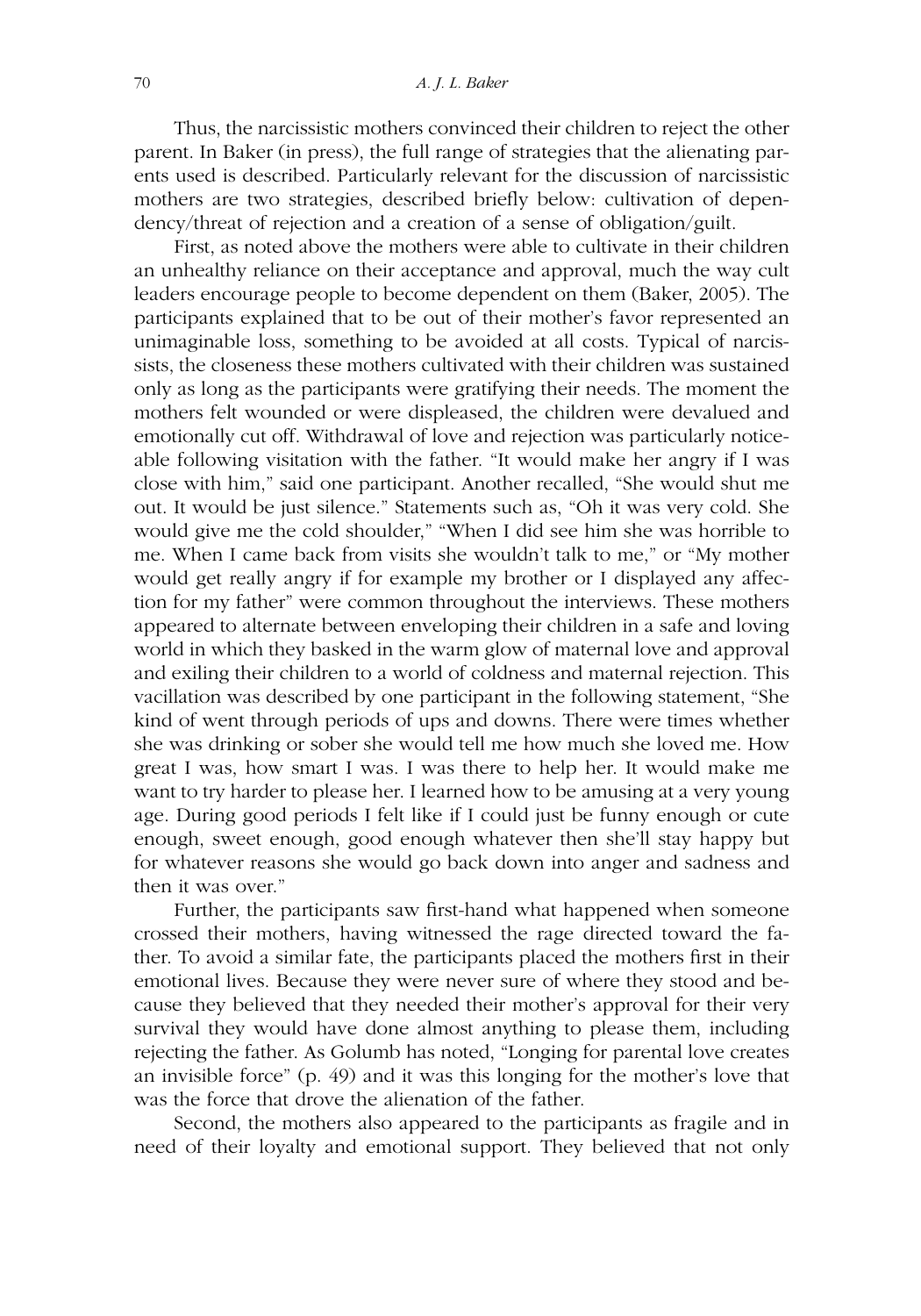were they needed by their mothers but that they somehow owed it to their mothers to take care of them. "I didn't bring any friends home. I felt like I was supposed to be there for my mom all the time. I felt like if I associated with anyone other than her I was betraying her." This aided in the alienation because the participants felt that rejecting the father was what was required to heal the mother or at least limit further damage and suffering. Thus, these mothers were able to make their feelings and needs more real and compelling to the participants than not only the father's needs but even their own. "I would see her cry a lot so she appeared very fragile to me so that she made me feel more responsible to be there for her."

#### PATTERN 2: NARCISSISTIC MOTHER IN NON DIVORCED FAMILY

This pattern describes eight cases and represents a variation of pattern 1. As with pattern 1, the mother was the alienating parent and the father was the target of the alienation. Also like pattern 1, the distinguishing feature of these families is that the alienating mothers appeared—based on the descriptions provided by the participants—to have a narcissistic personality. The primary difference is that in pattern 2 families the alienation did not occur within the context of post divorce custodial conflict. That is, in all eight cases the parents remained married and living together for the participant's entire childhood.

The style of alienation, therefore, in pattern 2 families was somewhat different. The primary technique entailed confiding in the child about the inadequacies and failings of the father. The alienating parents drew the participants into their confidence in such a way as to solidify their relationship at the expense of the relationship with the targeted parent. The participants knew things about the targeted parent that the targeted parent did not know the participants knew and therefore, had no idea that it would be helpful to correct the impression or tell the other side of the story. The participants were left with a biased understanding of the adult relationship, which was designed to make the targeted parent look bad in their eyes. In addition, these confidences served to enhance the intimacy between the alienating parent and the participants and further bind them to that parent. Further, these confidences often led the participants to feel sorry for the alienating parent and anger toward the targeted parent for being so hurtful. "She made several announcements to me that she was going to be seeking a divorce and she told me how marvelous life would be once the divorce went through. I was so happy about that. I suppose I felt as though she saw me as a friend and I hoped I was worthy of her liking me." Another said, "She felt insecure regarding other women and I had knowledge of so many things and that was something I was really too young to know about." "My mother would get into more of her personal life with my father which was really not any of our business as children and in some way it had a negative effect." One young man recalled that when he was five years old his mother told him she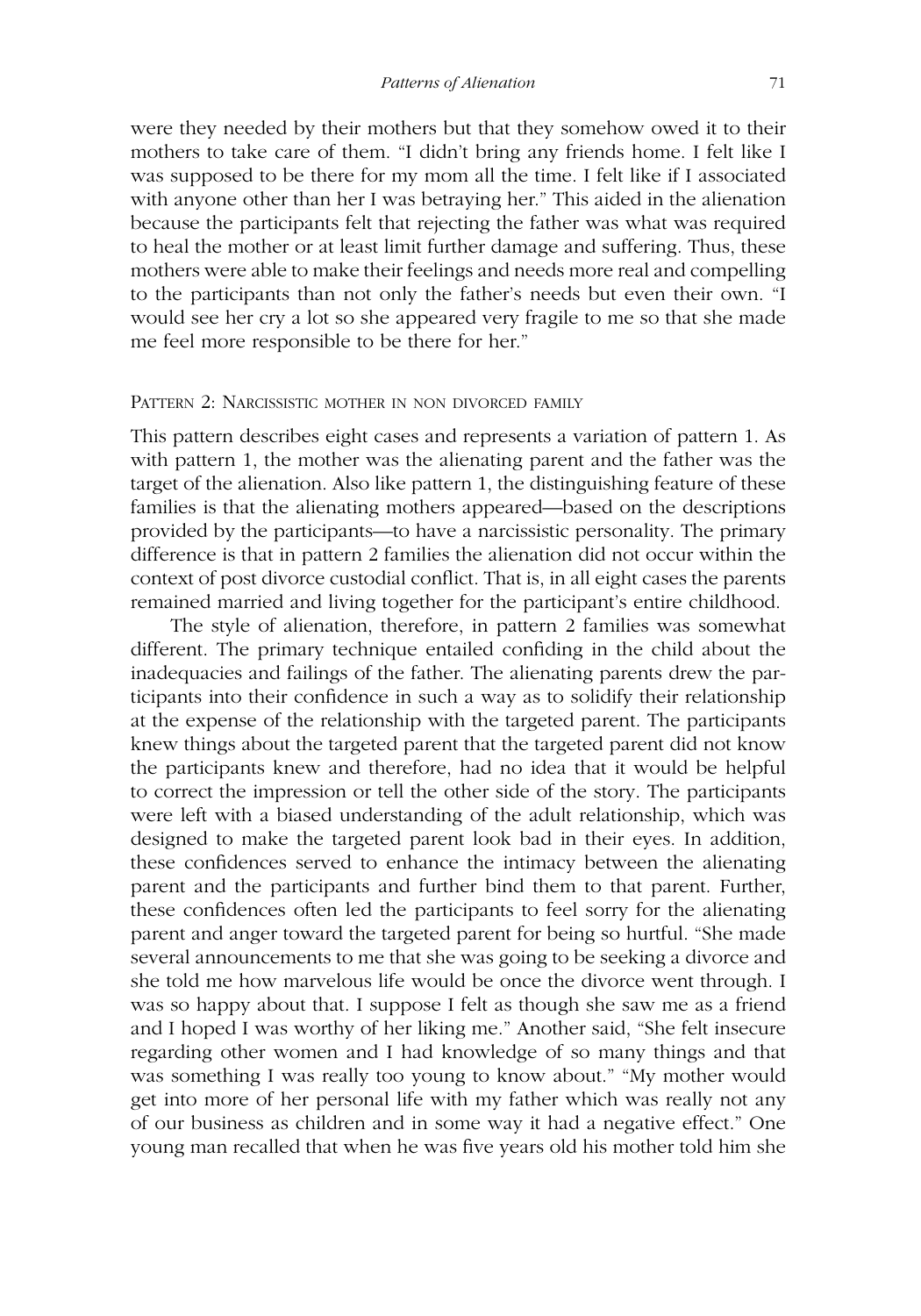couldn't cope with the demands of raising the family and she was considering taking him and running away. "She was upset and she was sharing that with me. The predominant impression was incredible intensity and excitement and horror." Much of what was shared with the participants about the father was designed to make them feel anger or resentment toward him and protective of the mother, furthering the alienation.

Thus, the alienating mother was able—through the force of her narcissistic personality—to cultivate an emotional alliance at the expense of the child's relationship with the father, despite the fact that the father was living in the same household. In all cases the mother confided in the participant about her discontent with the father and drew the child into her perspective that the father was inadequate and in fact responsible for whatever ailed the mother or went wrong in the family. The following description by one participant captured this dynamic, "She'd always made both my brother and me feel that our father was somehow to blame for everything. Every day there'd be some attempt by her, some tale she'd tell me, to turn me against my father—so many incidents it's simply impossible to list them all. Just about all aspects of the alienation worked, as far as I recall. I became my mother's puppet, her ally against my father. I grew to detest him, with a truly visceral hate. I couldn't stand to be in the same room with him, or to even talk to him or have him talk to me."

Because the alienation did not occur in the context of a divorce, the motivation was probably somewhat different than for pattern 1 mothers, in which hurt and anger at the spouse's rejection and abandonment seemed to be the likely precipitating cause. In those cases, the alienation served to both punish the father whom the mother was angry with and generate emotional satisfaction for the mother through the alliance with the child. In pattern 2, in the absence of divorce, the underlying motivation appeared to have been different, although it is possible that even in the marriage, the mother felt rejected or frustrated by the father and retaliated through the alliance with the child. It is also possible that the mother was not able to maintain an adult relationship in which emotional honesty and compromise would be necessary. Perhaps these mothers turned to their children because having the unquestioning adoration of a child was more satisfying and less demanding than a mature relationship with another adult.

What links the two patterns is that the child had a close emotional bond with the mother, which the mother exploited to her advantage to meet her own needs. The child chose the mother over the father—when forced to choose—in order to preserve the perceived closeness with the mother.

### PATTERN 3: COLD, REJECTING OR ABUSIVE ALIENATING PARENT

The third pattern represents a dramatic departure from the first two. The most striking difference is the tone and quality of the relationship with the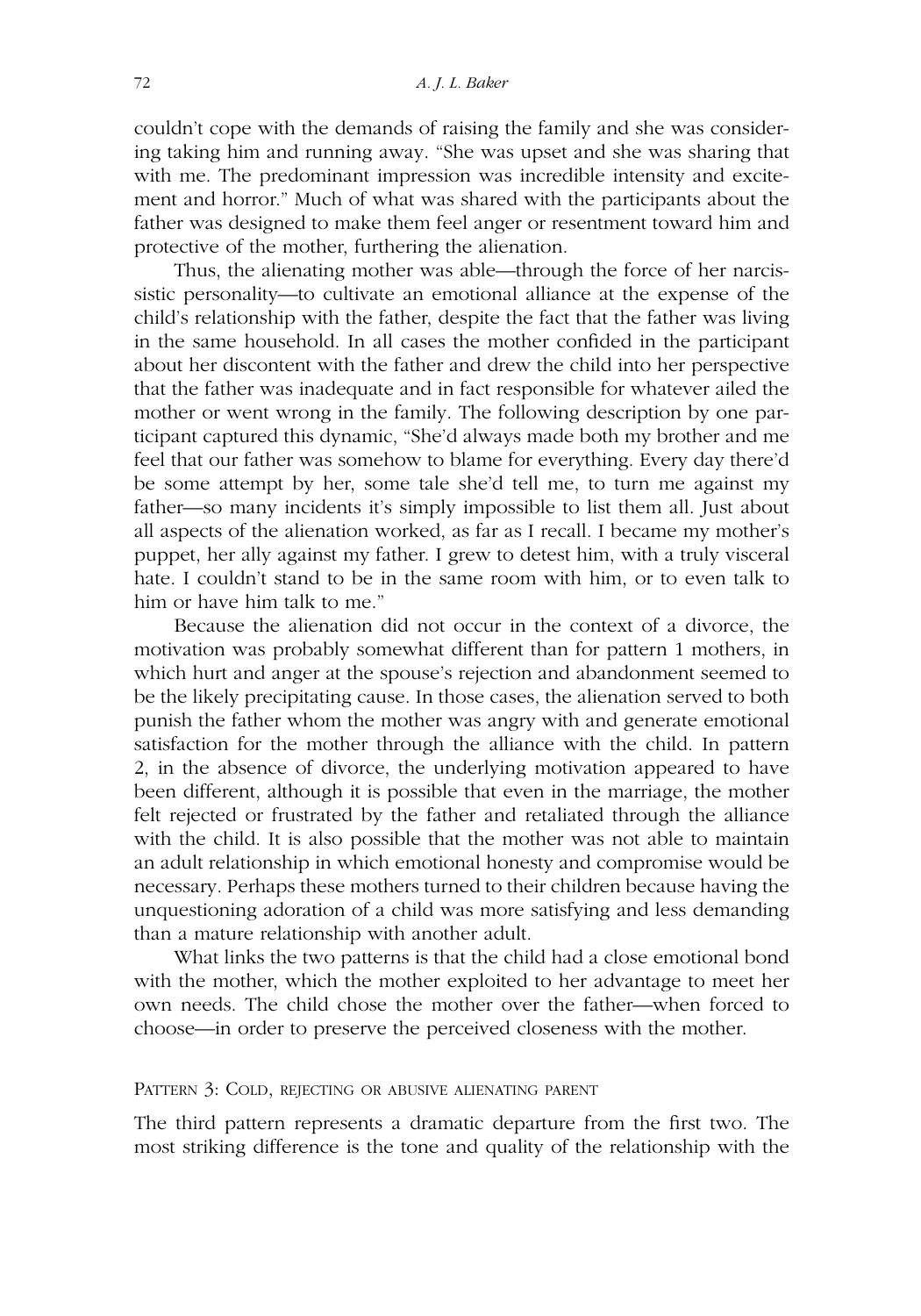alienating parent. Rather than a "fabulously close" or "excellent" relationship, as the participants in pattern 1 and 2 described having with their mothers, the participants in pattern 3 families were physically, verbally, and/or sexually abused by the alienating parent. Sixteen cases fit this pattern, three in intact families and 13 in divorced families. In half the families the alienating parent was alcoholic in addition to being physically, emotionally, sexually, and/or verbally abusive and in five cases the father was the alienating parent. The alienation occurred not through the alienating parent winning the child over through charm and persuasion, but through a campaign of fear, pain, and denigration of the targeted parent.

Two extended quotes are presented as a way to convey the tone and style of these pattern 3 cases. As one participant explained, "My father was a very strong patriarch. He ran the place. He was a nasty person when he drank and he drank most of the time and he pretty much ruled the roost as the saying goes. When he spoke everyone else had to shut up and listen and he ruled with occasional unexpected violence. Mother was cowed ... there was very little she could do. She had her hands full dealing with him. He would belittle her. He had a whole bag of tricks to control and one was the constant belittling of people, of me and of my sister, mocking and belittling my mother, and it was very effective because there was no escaping it. You couldn't talk back or you would be physically admonished or you would be mocked even stronger. I was never close to my mother. I didn't want to spend any time with her because I bought into some of his stuff that she was silly and mawkish or overly sentimental and unreliable or whatever the sum total of the impressions that he tried to convey about her."

Another participant told of allying himself with his brutal and domineering father against his mother and siblings, "He ended up getting joint custody and I was supposed to be in my father's house four days of each week and with my mother the other three days. I believed that everyone else was wrong and that my father was right and that he was the one that actually cared about me and everyone else just wanted to do me harm. I was probably going to my mother's for a while but my father had pretty much a system set up and basically what he would do was kind of manipulate everything where I didn't want to be there since I would rather be with him because of what he had told me and how he made it seem like everyone was bad so he basically would tell me how to act and behave while I was there and be mean to them and I was very verbally and physically abusive to my other family members at the direction of my father because I was blaming them for me not being with him." Eventually this participant cut off all contact with his mother for several years.

One way to understand why the participants in these pattern 3 families aligned themselves with their violent parents is within the framework of identification with the aggressor (Freud, 1966). According to Freud, identification with the aggressor is a psychological defense mechanism whereby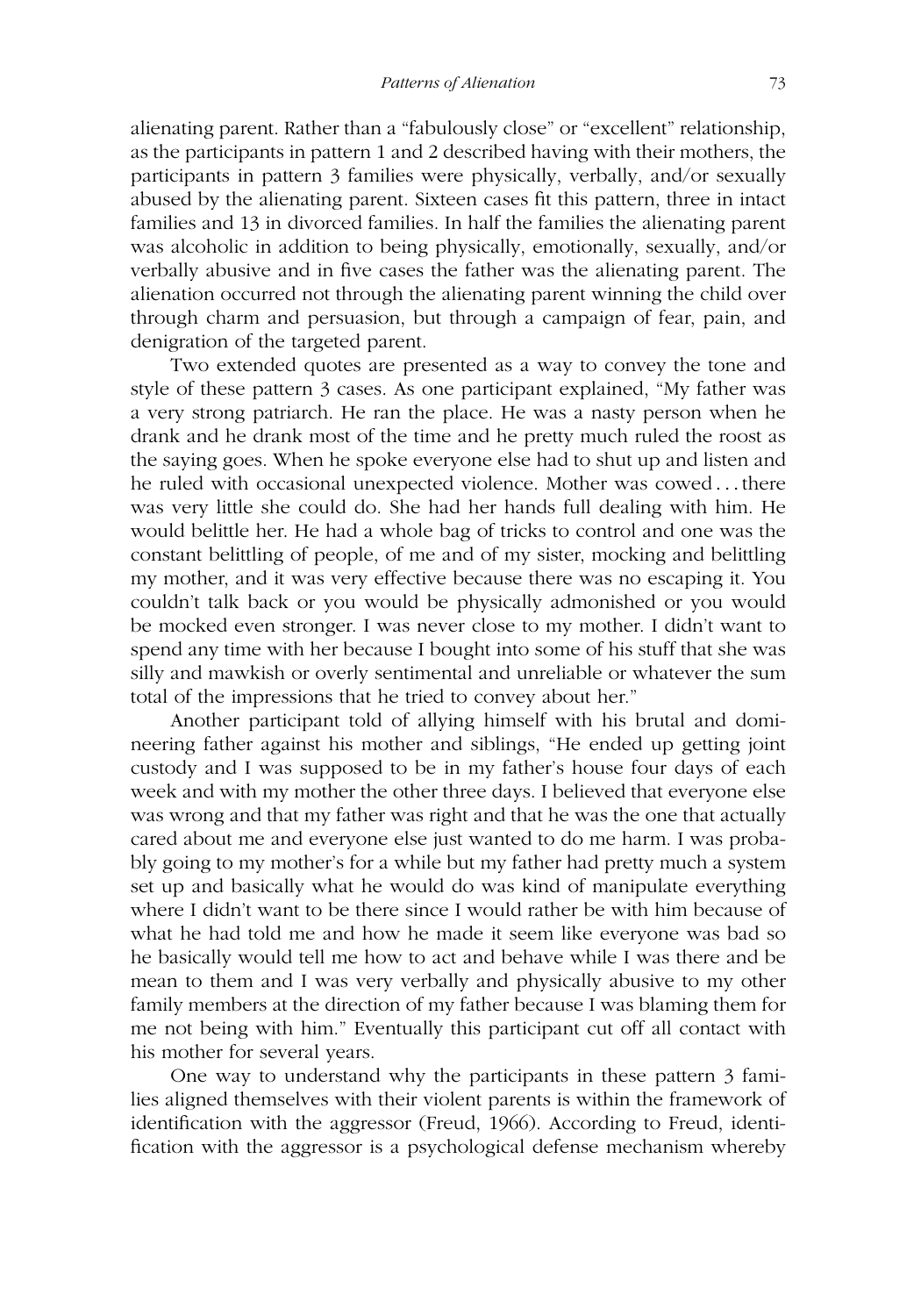individuals (often children) cope with the anxiety associated with feeling and/or being powerless by taking on the characteristics of the more powerful person—even if that person is aggressive and/or abusive toward them. In that way, the child feels less overwhelmed and out of control. This defense mechanism has been used to describe why children defend their abusive parents as well as why individuals who feel anxious and alone may join a cult and form an identification with its leader (Goldberg, 2003). In the context of these pattern 3 families, the alienating parent was experienced as so powerful (through violence and force of personality) that the child felt safer allying with him/her than with the rejected targeted parent. In this way, the goal of the alienation from the child's perspective was avoidance of pain and powerlessness rather than the maintenance of a close emotional—albeit enmeshed—bond with the alienating narcissistic mother (as in patterns 1 and 2). Although the outcome was essentially the same—the child sided with the alienating parent against the targeted parent—the strategies the alienating parent used and the motivations for the child's choosing the alienator were different than in pattern 1 and 2 families.

Thus, parental alienation syndrome can take different forms. The underlying motivation may be different, the strategies the alienator uses may differ, and the motivations of the child for siding with the alienating parent may also vary. Three distinct patterns emerged in this sample of 40 cases. It is possible that additional patterns would have emerged with a larger sample. For example, one of the participants who did not fall into the three patterns reported that the alienating parent was the non-custodial father. Although this was uncommon in this sample, it is possible that in the general population there is an entire sub-sample of people who had this experience. The practical implication of this finding is that clinical and legal interventions may need to be tailored to a more refined and nuanced understanding of the type of parental alienation experienced. Narcissistic mothers as alienators may present different clinical opportunities than alcoholic physically abusive fathers. The first scenario is the one commonly envisioned and described when parental alienation syndrome is discussed (Gardner, 1992). However the field needs to recognize that there is more than one type of parental alienation syndrome.

# Notable Themes and Findings

Five notable findings emerged from an examination of these 40 cases. The first is that, alcoholism, maltreatment, and personality disorders co-occurred in most of the cases included in this study. Although the proportion may not be as high in the general population of parental alienation cases (due to sampling bias in which perhaps the worst cases were most likely to want to participate in the research) the findings still suggest that this occurs in at least some portion of the cases. Future research should aim to determine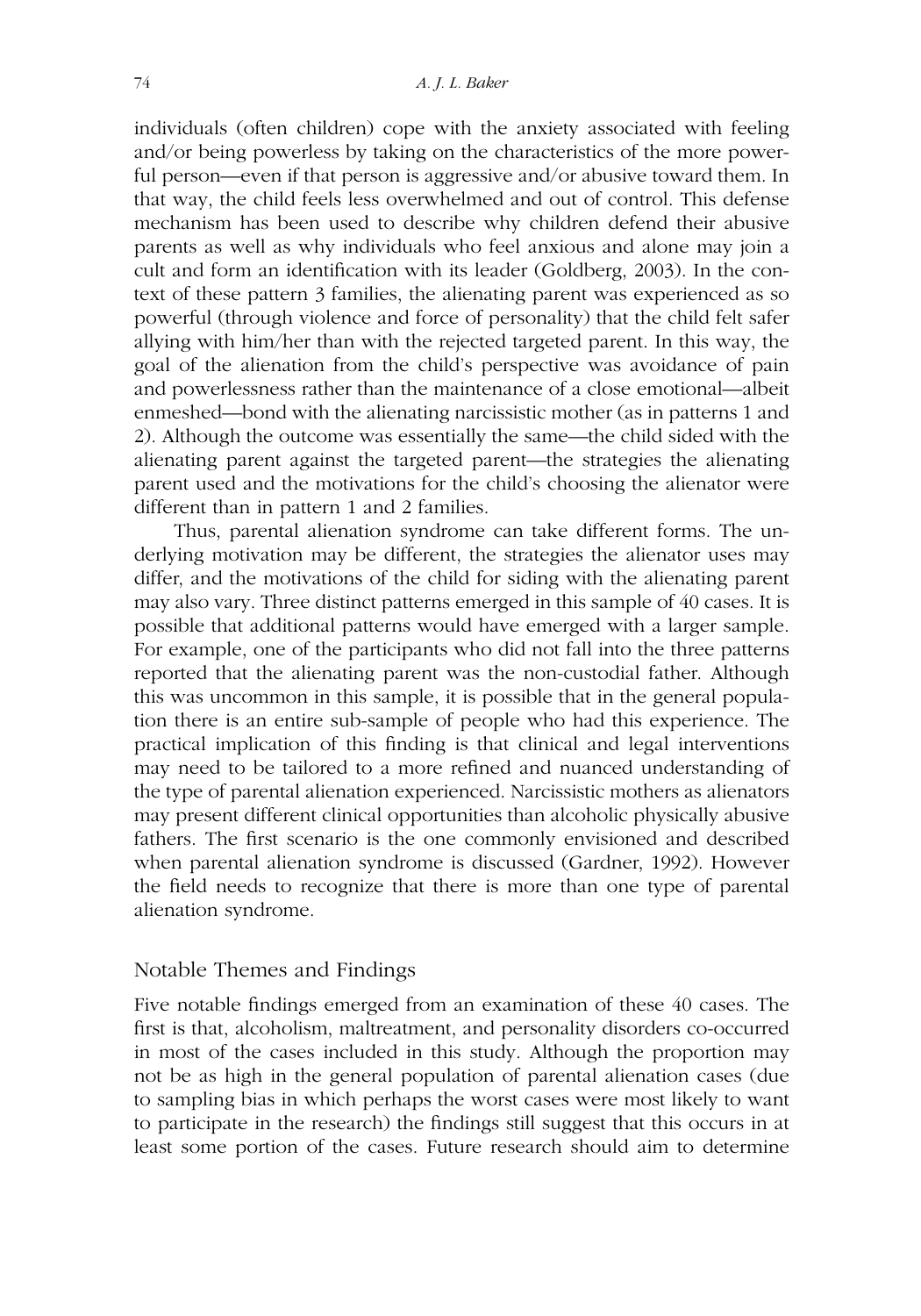in a random and representative sample the actual proportions. However, in the meantime, these data suggest that when cases of parental alienation are brought to the attention of the mental health and legal professions, assessments of these factors should be part of the basic intake protocol. Implications for interventions are many. For example, if an alienating parent also has an alcohol problem, part of any intervention protocol should include participation in abstinence programs and drug and alcohol testing. Second, determination of personality disorders should be taken into account when devising methods for overseeing visitation schedules since such individuals are not likely to comply with court orders. People with narcissistic personality disorders tend to be arrogant and, therefore, are likely to devalue authority figures and emphasize their own ability to make judgments and decisions (e.g., Golumb, 1992; Hotchkiss, 2002). Without real teeth in a visitation or shared parenting order, it is not likely that such a person will comply. The legal system has developed measures for tracking and enforcing payment of child support; it is now time for methods of ensuring compliance with visitation to be developed as well.

A second notable finding from this study is that parental alienation can occur in intact families. The majority of the attention to parental alienation syndrome has emerged from the legal system in response to problems dealing with high conflict divorces, custody disputes, and false and real allegations of parental alienation (Darnall, 1998; Warshak, 2001). To date, there has been minimal if any attention to the fact that parental alienation can occur outside of the legal system. The strategies that the alienating parents used were the same as strategies that parents in post-divorce cases used. The experience of the alienation was quite similar as well. Despite the fact that the targeted parent lived in the same household, the participants rejected them, avoided them, denigrated them (in their hearts and mind) and essentially lost out on the experience of having a healthy rewarding relationship with that other parent. One implication of this finding is that those who come in contact with parents and children should be familiar with the concept of parental alienation syndrome and not assume that it could not apply to a particular situation simply because the parents are not divorced.

Third, alienation occurred in some of these families that were not involved in post-divorce litigation. Again, the typical parental alienation scenario discussed in the field is that of a family involved in intense and chronic legal conflicts around custody and visitation (Gardner, 1998). This was not always the case. In some of the families the targeted parent did not seek remedy in the court, either because they did not have the financial resources to do so or because they did not know they could or did not believe that they would win. Combined with the finding above (that alienation can occur in non-divorced families) it appears that it may be time to broaden our understanding of parental alienation syndrome. Parents who feel that they are being targeted for alienation by the other parent of their child (ren) should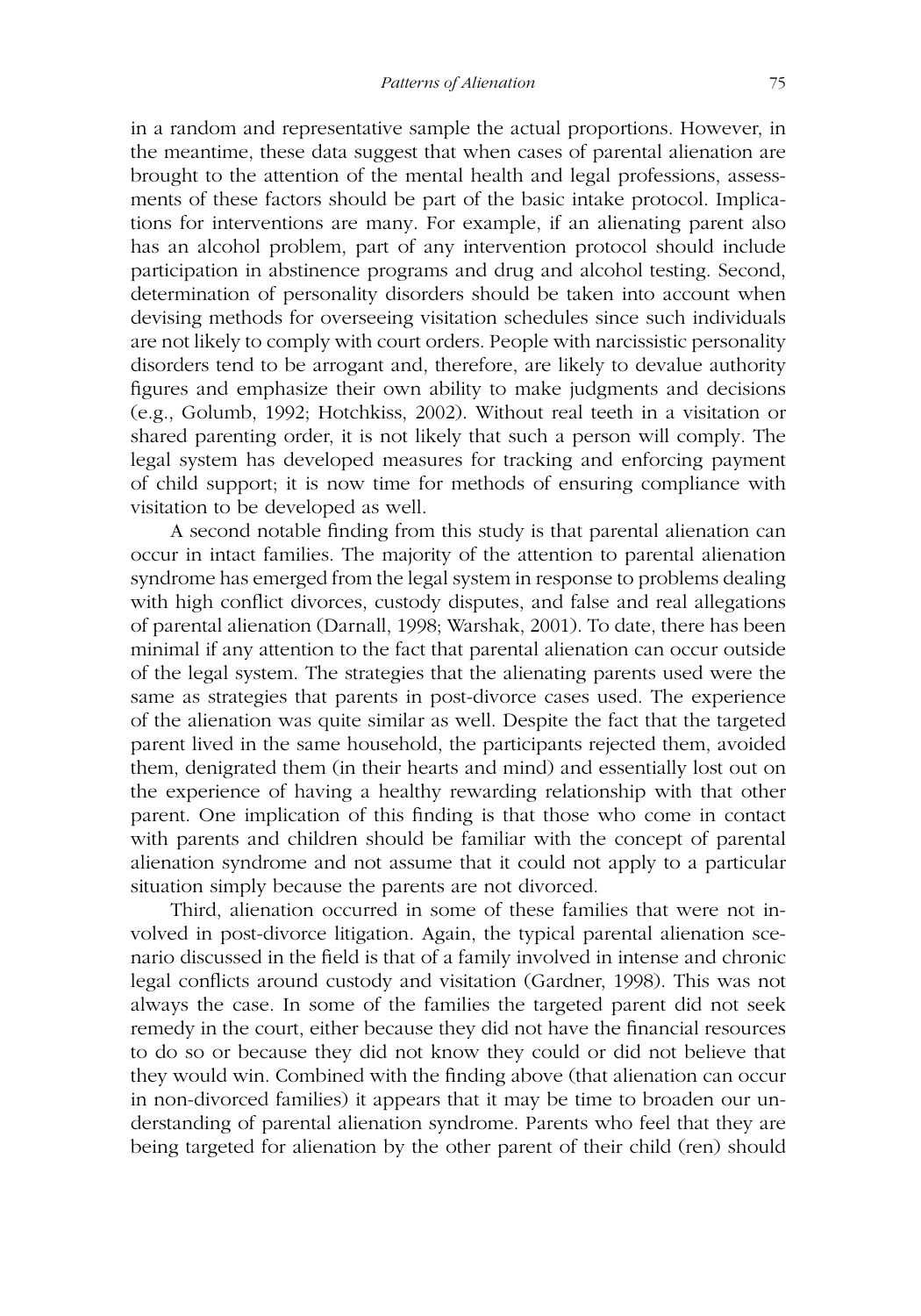take this seriously and not assume because they are in an intact marriage or because they are not in divorce litigation that they are not experiencing parental alienation. These parents should become familiar with the concept and the best thinking about how to intervene and prevent it from becoming entrenched. Likewise, teachers, social workers and other mental health professionals who come into contact with parents and children should become versed in the patterns of parental alienation syndrome and the strategies parents use so that they can identify them when they are present. Only then can the targeted parent rethink their current parenting style and relationship with their child. Without knowing what they are dealing with, they may assume that there is nothing unusual about their situation and that there is nothing to be done to improve it.

Fourth, the parents who were the target of the alienation appeared to play a role in their own alienation. In some cases these parents were passive and uninvolved (even when living in the same household) and did not work particularly diligently to establish and or maintain a positive and meaningful relationship with their own children. Many did not write letters or make phone calls to their children during periods of non-visitation, they did not attend school events and sporting competitions, they did not follow through on planned visitations, and in some respects appeared to be casual about their relationships with their children. Of course, it must be noted that these reports were made by the adult children, and because they were children at the time of the alienation, they may not know everything that the targeted parents did or tried to do for them. Some might have written letters that were thrown out or made phone calls that were intercepted. However, some of the targeted parents seemed to do less than everything possible. In fact some actively removed themselves from the situation—apparently out of defeat or anger—conveying the message to the participants that they were not worth fighting for.

Although criticizing the targeted parents for the alienation may appear to be a case of blaming the victim, it is not intended as such. Unless the targeted parent understands what role, if any, s/he plays in the alienation, s/he is doing less than everything possible to ameliorate the situation. Hearing the stories of the participants, it is easy to imagine how shaming and frustrating being the target of parental alienation can be. Although the rage rightly belongs directed at the message (the alienating parent) it is also easy to see how it could be directed at the messenger (the child). As Gardner (1992) has noted when he coined the term Independent Thinker syndrome, the children affected by parental alienation are very convincing in their presentation of disaffection for the targeted parent. Thus, these parents may very well be tempted to respond to the messenger and say "If you don't want to have a relationship with me, fine. I will remove myself from the picture and spare you all of the unpleasantness." However, such abandonment is the very fuel that the alienating parents used to convince the participants that the targeted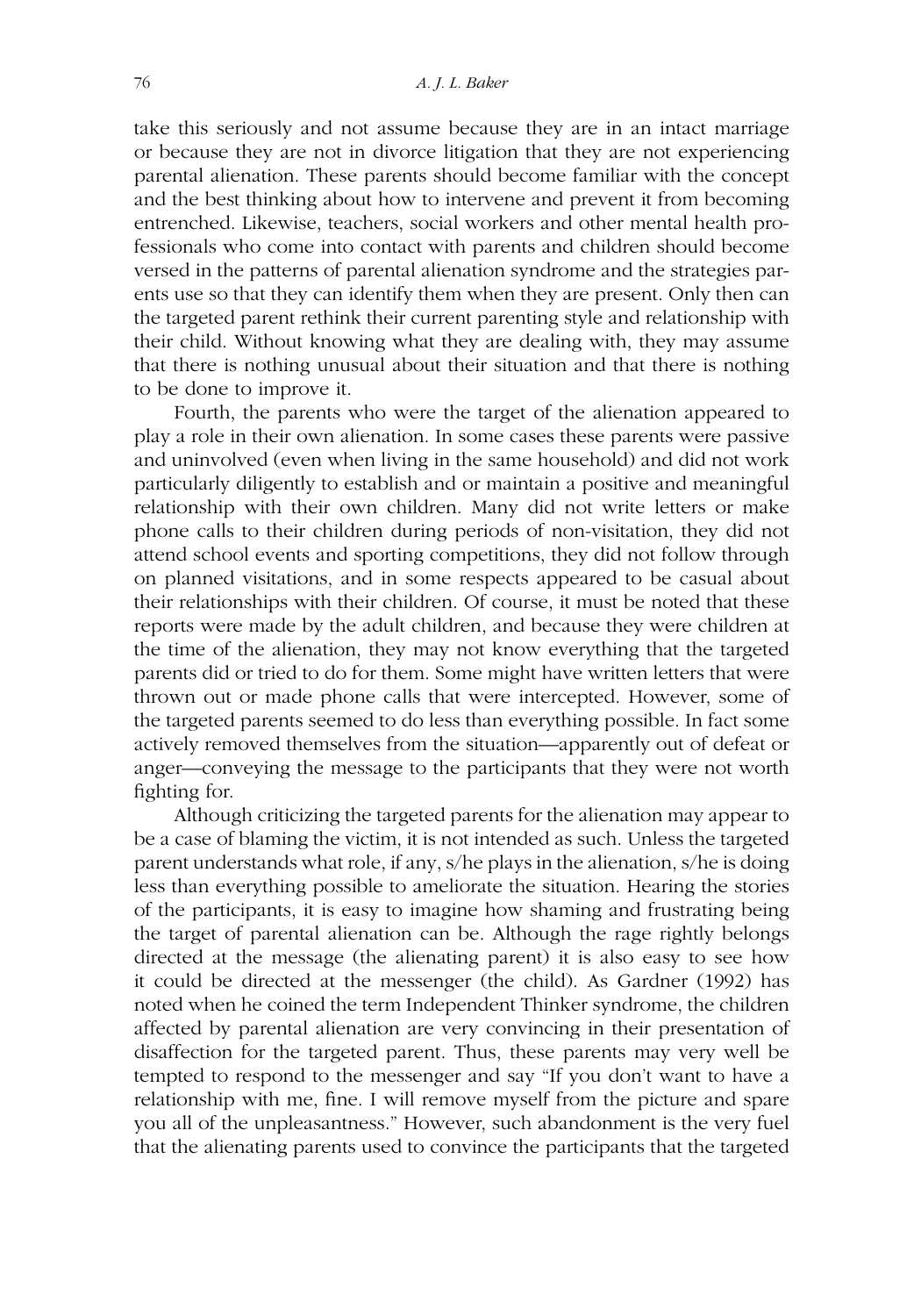parent did not love them. These alienating parents were very quick to point out to the participants any lapses in the targeted parent's parenting, sowing the seed of doubt in their minds about their relationship with the targeted parent. As one young woman explained, "She'd bring up the lack of him writing me. She'd bring that up a lot. She's say every once in a while, 'You were so misbehaved, such a bad child, look he doesn't even want to be around you. Look he doesn't write you.' That had some type of proof to it."

The final finding that emerged from a review of these cases is that the alienation was not always completely internalized. That is, despite the unambivalent protestation of hatred toward the targeted parent, many of the participants reporting holding on to good feelings about that parent somewhere deep inside them. That is, there was variation among the participants in the extent to which they believed what they said. This was probably unknown to the targeted parent who only saw the rejection and hatred directed toward them. For example, one participant recalled being made to call his father on the phone and spout vile curses at him. "She would be telling us what to say and I remember repeating it. For the most part it was cursing. Sometimes she would make me say that he was a womanizer." He really had no understanding of what he was saying and shared that at the time he was saying these things he had been secretly hoping that his father knew that he didn't mean it. "I don't know whether he believed we really felt that way or not because we were saying these things to him. I am hoping in my heart he knew but it must have hurt anyway." This is yet another reason why targeted parents should not assume that what they are hearing is the complete truth about how their child feels about them. This should help them "hang in there" despite the intense negativity being directed toward them and should provide them with a motivation for continuing to show their love and commitment to the child, who is after all the victim.

#### **REFERENCES**

- Amato, P. (1994). Life-span adjustment of children to their parents' divorce. *The Future of Children, 4*, 143–164.
- Baker, A. J. L. (2005). The cult of parenthood: A qualitative study of parental alienation. *Cultic Studies Review*, 4(1).
- Baker, A. J. L. (in press). Parent alienation strategies: A qualitative study of adults who experienced parental alienation as a child. Manuscript submitted to American Journal of Forensic Psychology.
- Berg, B. L. (1998). *Qualitative research methods for the social sciences*. Boston: Allyn and Bacon.
- Cartwright, G. F. (1993). Expanding the parameters of parental alienation syndrome. *American Journal of Family Therapy, 21*, 205–215.
- Darnall, D. (1998). *Divorce casualties: Protecting your children from parental alienation*. Dallas: Taylor Publishing.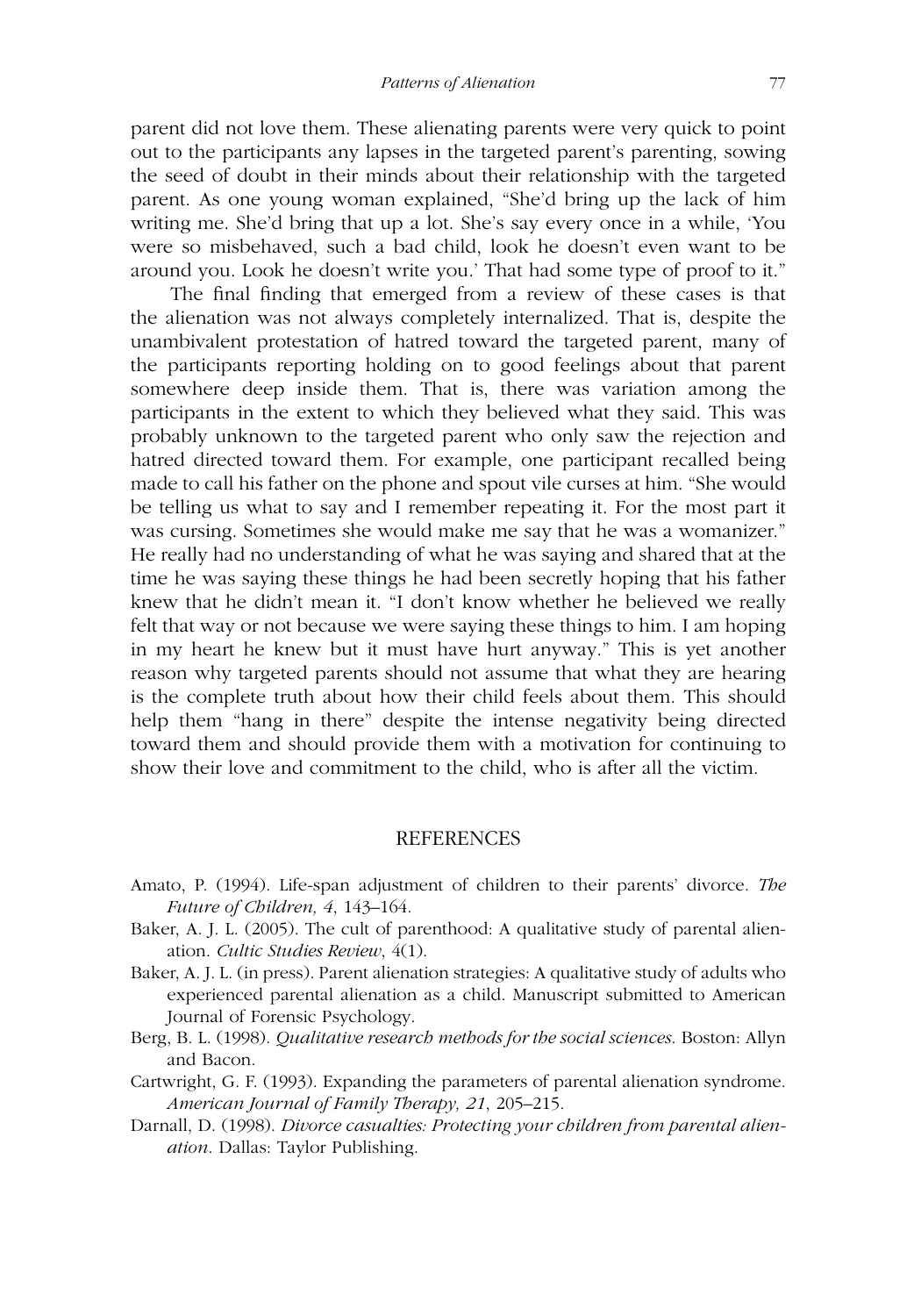Freud, A. (1966). *The ego and the mechanisms of defense*. New York: I.U.P., Inc.

- Gardner, R. A. (1998). *The parental alienation syndrome.* 2nd Edition. Cresskill NJ: Creative Therapeutics, Inc.
- Gardner, R. A. (1992). *The parental alienation syndrome, A guide for mental health and legal professionals.* Cresskill, NJ: Creative Therapeutics.
- Goldberg, L. (2003). A psychoanalytic look at recovered memories, therapists, cult leaders, and undue influence. *Cultic Studies Journal, 3*.
- Golumb, E. (1992). *Trapped in the mirror*. New York: William Morrow.
- Hotchkiss, S. (2002). *Why is it always about you?* New York: Free Press.
- Johnston, J. R. (1994). High conflict divorce. *Future of Children, 4*, 165–182.
- Johnston, J. R., & Kelly, J. B. (2004). Rejoinder to Gardner's "Commentary on Kelly and Johnston's 'The alienated child: A reformulation of parental alienation syndrome."' *Family Court Review, 42*, 622–628.
- Kelly, J. B., & Johnston, J. R. (2001). The alienated child: A reformulation of parental alienation syndrome. *Family Court Review, 39*, 249–266.
- Kernberg, Otto F. (1976). *Object-Relations theory and clinical psychoanalysis*. New York: Jason Aronson Inc.
- Kvale, S. (1996). *InterViews: An introduction to qualitative research interviewing.* Thousand Oaks: Sage Publications.
- Masterson, James F. (1981). *The narcissistic and borderline disor*ders. New York: Brunner/Mazel Publishers.
- Rand, D. C. (1997a). The spectrum of parental alienation syndrome Part I. *American Journal of Forensic Psychology, 15*, 23–52.
- Rand, D. C. (1997b). The spectrum of parental alienation syndrome Part II. *American Journal of Forensic Psychology, 15*, 39–92.
- Rand, D. C., Rand, R., & Kopetski, L. (2005). The spectrum of parental alienation syndrome Part III: The Kopetski follow-up study. *American Journal of Forensic Psychology, 23*, 15–43.
- Straus, A. L. (1987). *Qualitative analysis for social scientists.* New York: Cambridge University Press.
- Turkat, I. (2002). Parental alienation syndrome: A review of critical issues. *Journal of the American Academy of Matrimonial Lawyers, 13*, 131–176.
- Wallerstein, J., & Blakeslee, S. (1996). *Second chances: men, women, and children a decade after divorce*. New York: Mariner Books.
- Warshak, R. (2001). *Divorce Poison.* New York: Regan Books.
- Warshak, R. (2001). Current controversies regarding parental alienation syndrome. *American Journal of Forensic Psychology, 19*, 29–59.